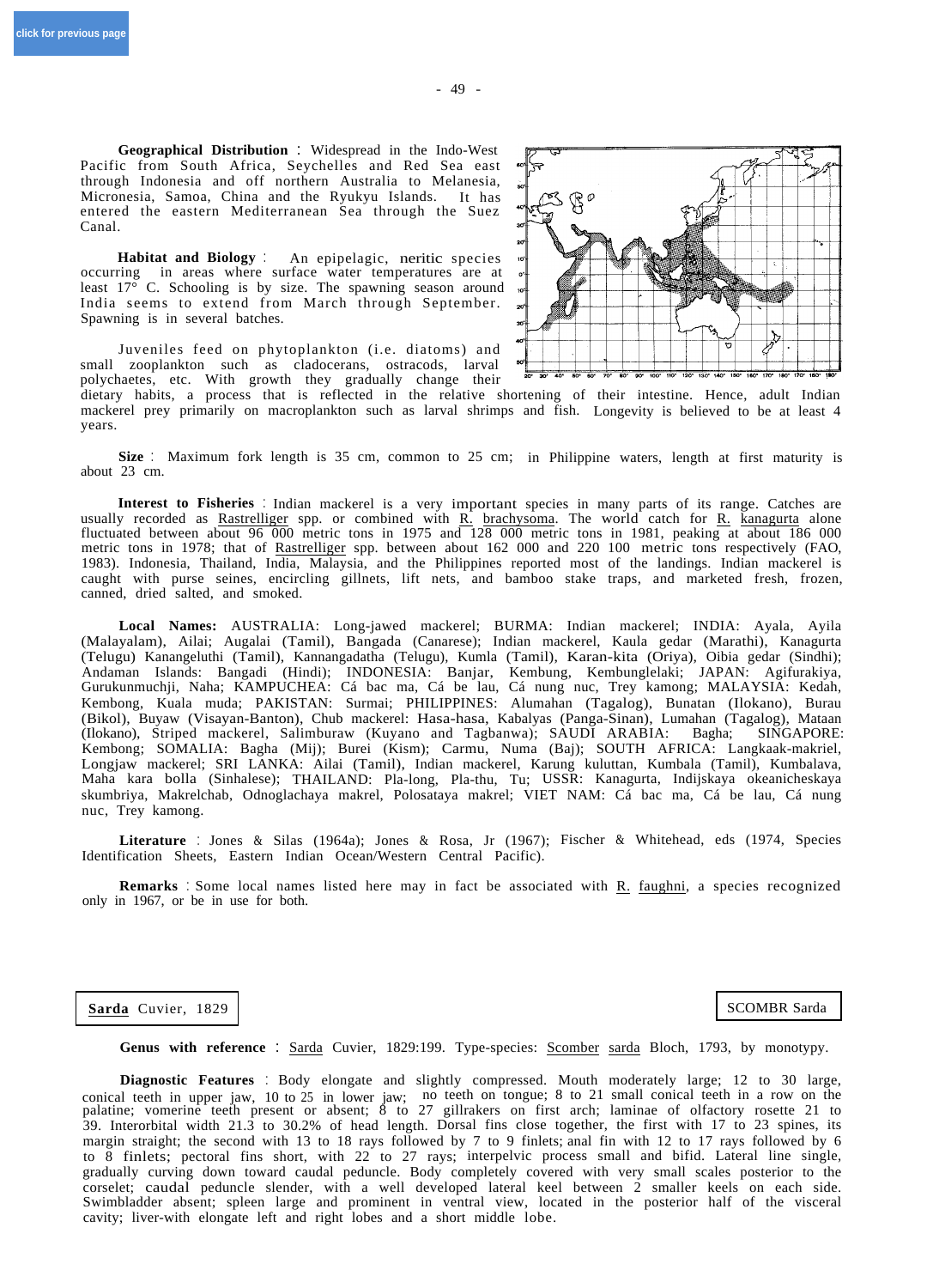**Habitat and Biology** : All four species of this genus are epipelagic in neritic waters and school by size. Bonitos feed opportunistically on a variety of small schooling fishes, squids and shrimps. Both, the juveniles and the adults may be cannibalistic.

**Interest to Fisheries** : The world catch of 2 of the 4 bonito species recently reached about 1% of the total for all scombrids while the other 2 lack importance. About 36 000 metric tons were taken in 1975, steadily increasing to 57 000 metric tons in 1981 (FAO, 1983). The Mediterranean countries and Peru have reported the highest catches. Bonitos are taken with purse seines, hook-and-line, trolling lines, set nets, trap nets, trammel nets, beach seines as well as on hook-and-line in the recreational fisheries, and are marketed fresh, frozen or processed.

**Literature** : Collette & Chao (1975); Yoshida (1980, species synopsis).

#### **Sarda australis** (Macleay, 1880)

SCOMBR Sarda 4

Pelamys australis Macleay, 1880, Proc.Linn.Soc.New South Wales, 5(4):557 (Sydney, Australia).

**Synonymy** : Pelamys schlegeli McCoy, 1888; Sarda australis - Walford, 1936; Sarda chiliensis australis - Roughly, 1951; Sarda chilensis australis - Silas, 1964.

**FAO Names** : En - Australian bonito; Fr - Bonite bagnard; Sp - Bonito austral.



**Diagnostic Features** : Upper jaw teeth 16 to 26; lower jaw teeth 11 to 20; vomerine teeth sometimes present; supramaxilla intermediate (Collette & Chao, 1975:fig. 32c); 19 to 21 gillrakers on first arch. First dorsal fin with 17 to 19 spines, length of fin base 31.5 to 34.3% of fork length; dorsal finlets usually 7; 14 to 17 rays in anal fin; anal finlets usually 6; pectoral fin rays 25 to 27, modally 26. Vertebrae 23 or 24 precaudal plus 21 or 22 caudal, total 45 or 46. Colour: dorsal stripes closer to being horizontal than in other species of Sarda and extending onto belly in some specimens.

**Geographical Distribution** : Restricted to southeastern Australia (Southern Queensland, New South Wales, Victoria, Tasmania) and Norfolk Island (Collette & Chao, 1975:fig. 70) and recently reported from New Zealand (James & Habib, 1979).

**Habitat and Biology** : An epipelagic, neritic species schooling by size and maturing from January through April. Because of its limited commercial interest, the biology of this species is almost completely unknown.

**Size** : Maximum fork length about 100 cm, commonly caught at 40 to 45 cm fork length and 1.8 to 2.3 kg weight. The all-tackle angling record is a 9.4 kg fish with a fork length of 101 cm taken in Montague Island, New South Wales in 1978.



**Interest to Fisheries** : There is no well-developed fishery for S. australis and landings have fluctuated from nil to 9 metric tons per year over the period between 1955 and 1973 (Yoshida, 1980). It is sold in the Sydney fish market. Australian bonito incidentally caught by trolling or sportfishing is used as bait for snappers, billfishes and sharks. The flesh is light-coloured, of delicate flavour and good canning quality (Marshall, 1966).

**Local Names** : AUSTRALIA: Australian bonito, Horse mackerel, Little bonito; USSR: Avstralijskaya pelamida.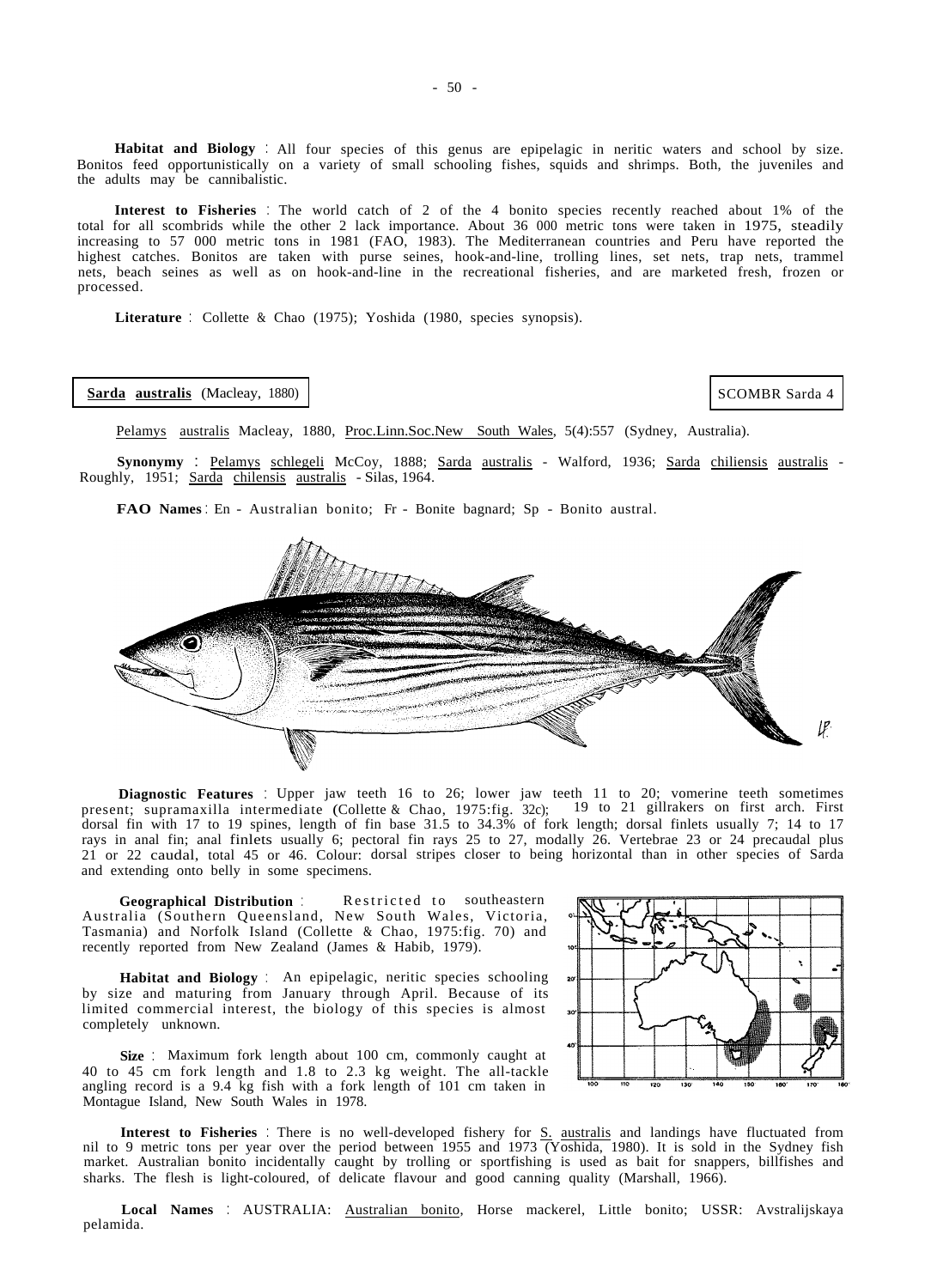**Literature** : Collette & Chao **(**1975**);** Yoshida (1980).

**Remarks** : A number of workers have considered S. australis as a synonym or subspecies of S. chiliensis but Collette & Chao  $(1975)$  clearly showed the validity of  $S$ . australis.

### **Sarda chiliensis** (Cuvier, 1831)

SCOMBR Sarda 3

Pelamys chiliensis Cuvier in Cuvier & Valenciennes, 1831, Histoire Naturelle des Poissons, 8:163 (Valparaiso, Chile).

Gilbert, 1882; <u>Sarda chiliensis</u> - Waiford, 1936; Sarda lineolata - Waiford, 1936; Sarda stockii David, 1943; Sarda **Synonymy** : Pelamys lineolata Girard, 1859; Pelamys chilensis Günther, 1860; Sarda chilensis - Jordan & sarda chiliensis - De Buen, 1958; Sarda chilensis chilensis - Vildosa, 1963; Sarda chilensis lineolata - Vildosa, 1963; Sarda sarda chilensis - Sanchez & Lam, 1970; Sarda chiliensis chiliensis Kuo, 1970; Sarda chiliensis  $lineolata$  -Kuo, 1970.

FAO Names: En - Eastern Pacific bonito; Fr - Bonite du Pacifique oriental; Sp - Bonito del Pacifico oriental.



**Diagmstic Features** : Upper jaw teeth 18 to 30; lower jaw teeth 14 to 25; vomerine teeth absent; supramaxilla wide (Collette & Chao, 1975:fig. 32d); 23 to 27 gillrakers on first arch. First dorsal fin with 17 to 19 spines, length of fin base 26.7 to 31.4% of fork length ; dorsal finlets usually 8; 12 to 15 rays in anal fin; anal finlets usually 6 or 7; pectoral fin rays 22 to 26, usually 24 or 25. Vertebrae 22 to 24 precaudal plus 20 to 23 caudal, total 42 to 46, usually 44 or 45. Colour: dorsal stripes slightly oblique.

 $\overline{60^{\circ}16'N}$ ,  $145\overline{°32'W}$  southward to Cabo San Lucas at the tip of Baja California (22°20'N, 112°27'W) and in the Revillagigedo Islands). **Geographical Distribution** : Restricted to the eastern Pacific population of S. orientalis. The southern subspecies, S. chiliensis Ocean (Collette & Chao, 1975:fig. 70). Its geographical range includes a northern and a southern subspecies separated by a tropical chiliensis, occurs from Mancora, Peru, just south of the Gulf of Guayaquil southward to Talcahuano, Chile. The northern subspecies, S. chiliensis lineolata (Girard) occurs from off the coast of Alaska

Fecundity increases exponentially with size. **Habitat and Biology** : An epipelagic, neritic species attaining sexual maturity at about 2 years of age. In the southern hemisphere, spawning occurs in nearshore waters between September and December. In the northern hemisphere, spawning begins in early March (southern populations) progressing northward in the following months as a function of increasing temperature. Evidence suggests that even 1 year old S. chiliensis lineolata may spawn in cold-water areas influenced by thermal discharges. Older bonito mature earlier in the season and tend to live further offshore as compared to younger fish. Spawning is in batches, and the number of eggs shed in one season by a 3 kg specimen has been estimated at about half a million.



**Size** : Maximum fork length is at least 79 cm in the sauthern hemisphere, and 102 cm in the northern hemisphere, where the fish may reach 11.3 kg of weight. The all-tackle angling record is a 10.07 kg fish with a fork length of 91.4 cm taken off Malibu, California in 1978. The smallest mature individuals recorded range between 47 and 53 cm fork length.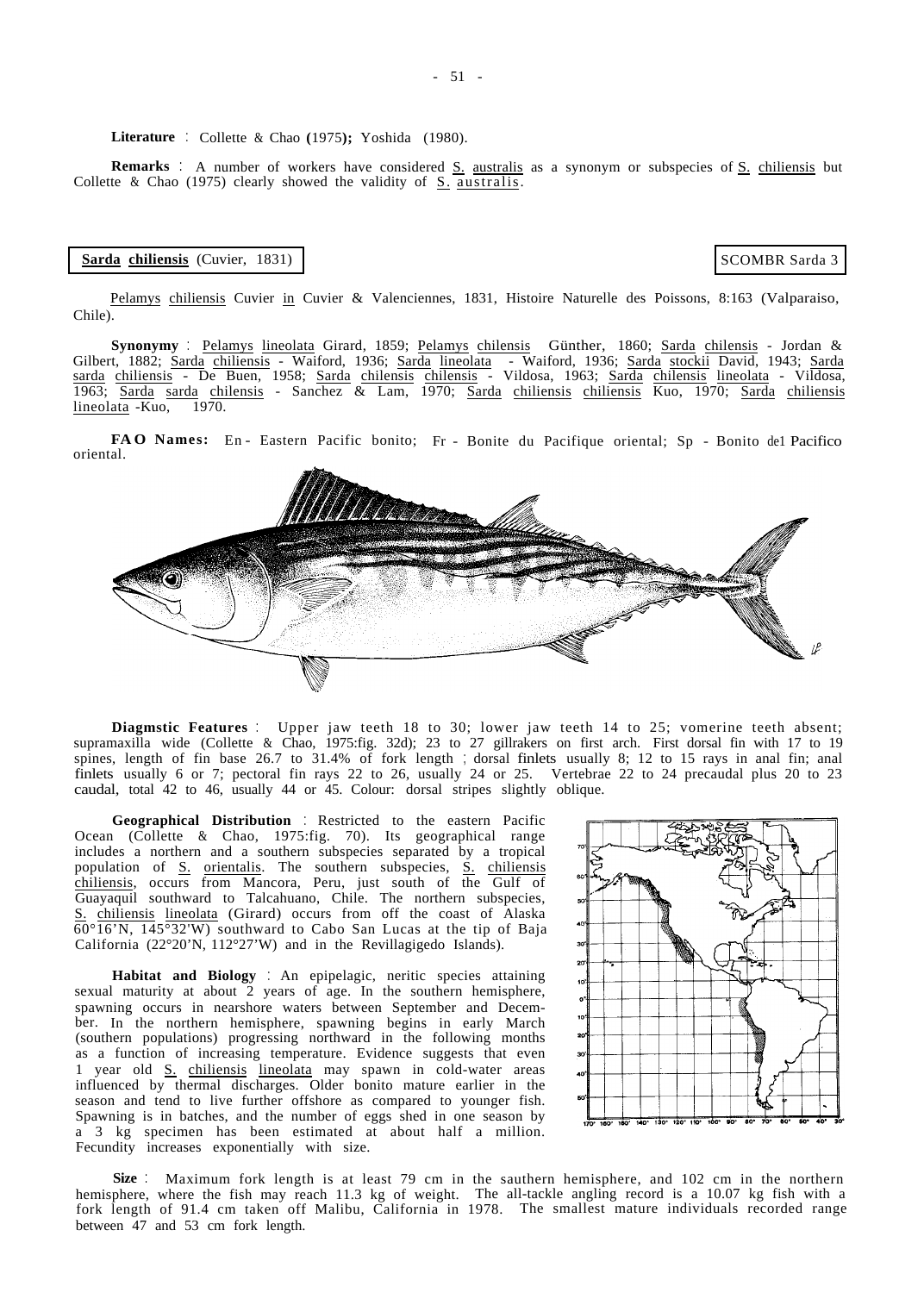**Interest to Fisheries** : In California, eastern Pacific bonito is taken commercially by purse seiners, but is more important to the recreational hook and line fishery operating from private and party boats, piers and jetties, and from the shore (Yoshida, 1980:42). In the mid-sixties, the Chilean bonito fishery between Iquique and Antofagasta expanded from an almost entirely artisanal activity with floating gillnets and small purse seines to an industrial operation with specialized bonito/tuna vessels (Yoshida,1980:42). The landings of the northern subspecies  $(\underline{S}, c, lineolata)$  in California and Mexico have fluctuated greatly over the last 50 years from less than 1 000 metric tons to nearly 14 000 tons in the early seventies, ranking in 13th place (4 003 metric tons worth \$1 222 000) in total California landings of 1976. The Peruvian landings of the southern subspecies (S. c. chiliensis) increased from almost nil in 1940 to a peak of 110 000 metric tons per year in the early sixties, thereafter gradually dropping off to 40 000 tons in the mid-seventies (Yoshida, 1980:44). The world catch for the species as a whole was down to between 10 219 in 1976 and 15 936 metric tons in 1981, reaching 21 308 metric tons in 1977 (FAO, 1983).

**Local Names** : CHILE: Bonito; COLOMBIA: Bonito; MEXICO: Bonito; PERU: Aguadito, Bonito, Cerrajón, Chaucha, Chauchilla (for 1 year old), Monillo, Monito, Mono; SWEDEN: Chilensk bonit; USA: <u>Pacific</u><br><u>bonito</u>; USSR: Chilijskaya pelamida, Vostochnaya pelamida.

**Literature** : Ancieta (1964); Kuo (1970); Yoshida (1980, species synopsis); Collins & Mac Call (1977).

**Remarks** : For the scope of this catalogue the species is treated as a whole, although some information pertaining to the northern and southern subspecies is given separately.

### **<sup>~</sup> Sarda orientalis** (Temminck & Schlegel, 1844)

SCOMBR Sarda 2

Pelamys orientalis Temminck & Schlegel, 1844, Pisces in Von Siebold, Fauna Japonica, 3:99, pl. 52 (Japan).

**Synonymy** : Sarda orientalis - Jordan & Snyder, 1900, Sarda velox Meek & Hildebrand, 1923; Sarda orientalis serventyi Whitley, 1945.

**FAO Names :** En - Striped bonito; Fr - Bonito oriental; Sp - Bonito mono.



**Diagnostic Features :** Upper jaw teeth 12 to 20; lower jaw teeth 10 to 17; vomerine teeth absent; supramaxilla narrow (Collette & Chao, 1975:fig. 32e); 8 to 13 gillrakers on first arch. First dorsal fin with 17 to 19 spines, length of first dorsal fin base 28.2 to 32.7% of fork length; dorsal finlets usually 8; 14 to 16 rays in anal fin; anal finlets usually 6; pectoral fin rays 23 to 26, usually 24 or 25. Vertebrae 23 to 25 precaudal plus 20 to 22 caudal, total 44 or 45. Colour: dorsal stripes oblique.

**Geographical Distribution** : Widespread in tropical and sub-tropical waters of the Indo-Pacific (Collette & Chao, 1975:fig. 70). In the western Pacific, it occurs northward to the northern end of Honshu, Japan (about 41°N), is rare in the Indo-Australian Archipelago, but is found in northwestern and southwestern Australia. There are recent records from off the west coast of Sumatra, south of Java, and near Bali (T. Gloerfelt-Tarp, pers. comm.) from Ambon (Indonesia) and the Gulf of Papua. Further east, it occurs around the Hawaiian Islands and along the Pacific coast of America to Cabo San Lucas at the southern tip of Baja California and the Tres Marias Islands southward to the Galapagos Islands and the Gulf of Guayaquil.

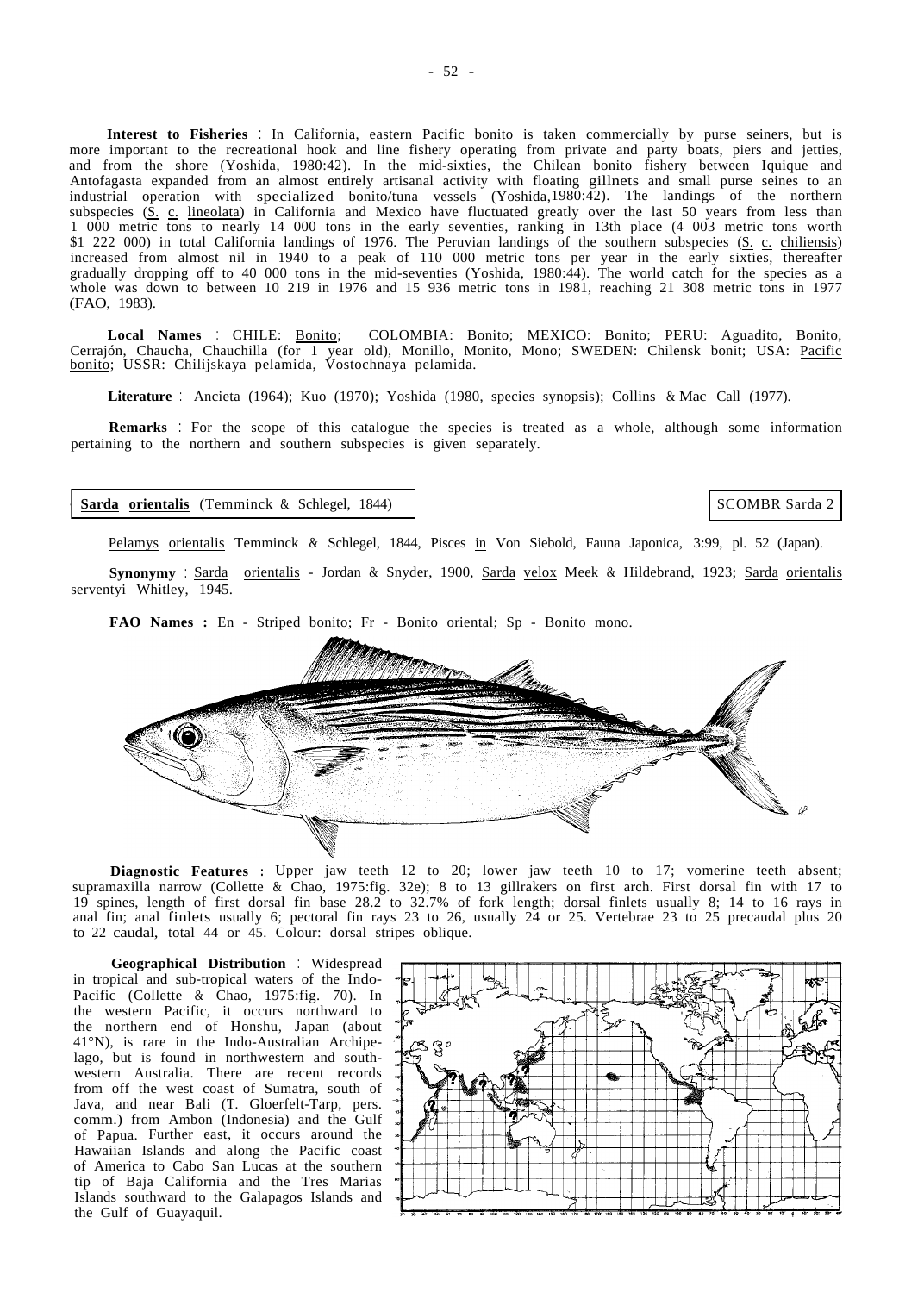**Habitat and Biology** : An epipelagic, neritic species occurring in waters of 13.5° to 23°C, schooling with small tunas. Off the southwest coast of India fully mature striped bonito are found from May to September, followed by juveniles from October to November. Off south and southwest Sri Lanka it occurs throughout the year, with mature fish prevailing between September and February. Juveniles are encountered off the west coast of Sri Lanka from June to August. Striped bonito prey upon cIupeids, other fishes, cephalopods and decapod crustaceans.

**Size** : Maximum fork length in the Indian Ocean is 101.6 cm, common 30 to 50 cm fork length; in Japanese waters to about 80 cm and 3.0 kg. The all-tackle angling record is a 10.65 kg fish with a fork length of 89.5 cm taken in Mahe, Seychelles, in 1975.

**Interest to Fisheries** : Fisheries for striped bonito are not well developed in most parts of its range (Yoshida, 1980:43). In Japan, it is taken often together with other scombrids by various types of gear including trolling lines, pole-and-line, purse seines, and set nets. There is a minor trap fishery for the species in the Philippines, and small-scale drift net operations around Sri Lanka and off southwestern India.

Local Names : AUSTRALIA: Oriental bonito; COLOMBIA: Bonito; COSTA RICA: Mono; ECUADOR: Bonito sierra; INDIA: Oriental bonito, Vari choora (Malayalam); JAPAN: Hagatsuo, Hosan, Kitsune, Kitsunegatsuo, Sabagatsuo, Shimagatsuo, Sujigatsuo, Tozan; MAURITIUS: Brasse à dents; MEXICO: Bonito; PANAMA: Bonito; PERU: Bonito, Mono; SEYCHELLES: Brasse à dents; SOMALIA: Sinufa; SOUTH AFRICA: Streepbonito, Striped bonito; SRI LANKA: Thora-baleya; USA: Bonito, Striped bonito; USSR: Vostochnaya pelamida, Prodolnopolosaya bonita; VIET NAM: Ca ngv'o phuo'ng dong.

**Literature** : Kikawa et al. (1963a); Silas (1963b, species synopsis); Fischer & Whitehead, eds (1974, Species Identification Sheets, Eastern Indian Ocean/Western Central Pacific); Yoshida (1980, species synopsis).

**Remarks** : Several authors have erroneously considered S. orientalis as a synonym of S. chiliensis.

# **Sarda sarda** (Bloch, 1793)

## SCOMBR Sarda 1

Scomber sarda Bloch, 1793, Naturgeschichte der ausländischen Fische, 7:44-48, pl. 334 (Europe).

**Synonymy** : Scomber mediterraneus Bloch & Schneider, 1801; Scomber palamitus Rafinesque, 1810; Scomber ponticus Pallas, 1811; Thynnus sardus - Risso, 1826; Thynnus brachypterus Cuvier, 1829; Sarda sarda - Cuvier,1829; Pelamys sarda - Cuvier in Cuvier & Valenciennes, 1831; Palamita sarda - Bonaparte,1831; Pelamis sarda - Valenciennes, 1844; Sarda pelamys - Gill, 1862; Sarda mediterranea - Jordan & Gilbert, 1882.

**FAO Names** : En - Atlantic bonito; Fr - Bonite à dos rayé; Sp - Bonito atlantico.



**Diagnostic Features** : Upper jaw teeth 16 to 26; lower jaw teeth 12 to 24; vomerine teeth sometimes present; supramaxilla intermediate (Collette & Chao, 1975:fig. 32f); 16 to 23 gillrakers on first arch. First dorsal fin with 20 to 23 spines, length of fin base 29.1 to 33% of fork length; dorsal finlets usually 8; 14 to 17 rays in anal fin; anal finlets usually 7; pectoral fin rays 23 to 26, usually 24 or, 25. Vertebrae 26 to 28 precaudal plus 23 to 27 caudal, total 50 to 55, more than in any other species of Sarda. Colour: dorsal stripes oblique, with a greater angle than in other species of Sarda.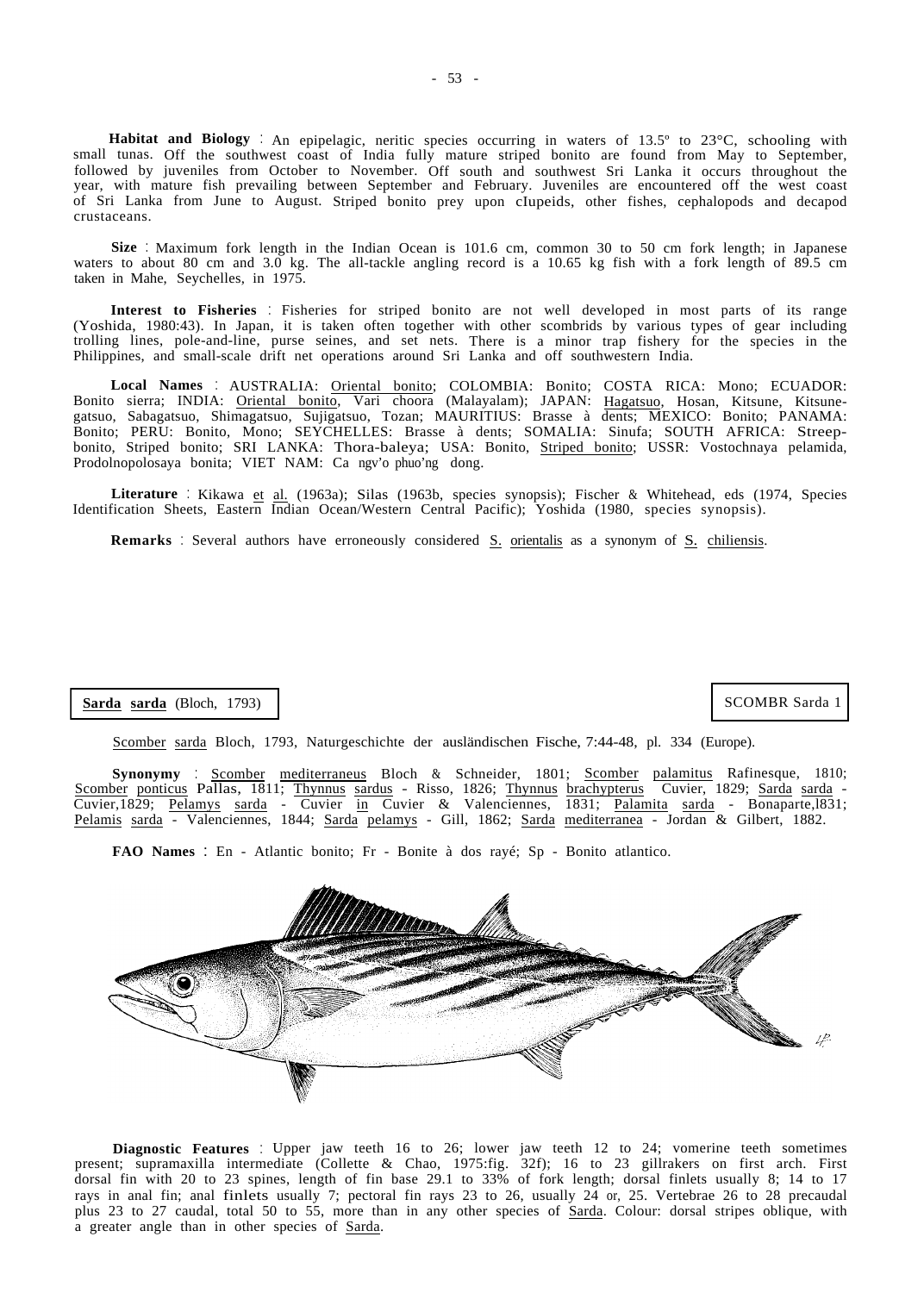**Geographical Distribution** : Tropical and temperate coasts of the Atlantic Ocean, including the Gulf of Mexico and the Mediterranean and Black seas (Collette & Chao, 1975:fig. 70). In the western Atlantic, it has been taken at several localities along the outer coast of Nova Scotia but its usual northern limit is Cape Ann, Massachusetts. It is uncommon around southern Florida, present in the northern <sup>30</sup> Gulf of Mexico, but apparently absent from most of the Caribbean Sea. It is known from Colombia and Venezuela and is much more common south of the Amazon River to northern Argentina. In the eastern Atlantic, it has been taken from near Oslo, Norway south to Port Elizabeth, South Africa.

**Habitat and Biology** : An epipelagic, neritic, schooling species that can adapt to gradual but not sudden changes in the environment and may occur in water temperatures between  $12^{\circ}$  and  $27^{\circ}$ C and salinities between 14 and  $39^{\circ}/\text{oo}$  S, entering estuaries such as Miramichi and the Gulf of St. Lawrence. In most parts of the Mediterranean, spawning



occurs between May and July, but off Algeria it extends from March to May. In the eastern Atlantic, it occurs from December to June, including peaks in January and April, off Dakar, and from June to July in Moroccan waters. In the northwestern Atlantic, bonitos spawn in June and July. Adults prey primarily on small schooling fishes, the choice of species depending on the locality. In the Gulf of Mexico, it was also found to feed on a number of invertebrates like squid and shrimps. It can swallow relatively large prey, and both the juveniles and the adults are known to be cannibalistic.

**Size** : Maximum fork length in the Black Sea is 85 cm and 5 kg weight; in the western Atlantic, the largest fish caught is reported as measuring 91.4 cm fork length and weighing 5.4 kg; common to 50 cm fork length and about 2 kg weight. The all-tackle angling record is a 7.6 kg fish with a fork length of 78 cm taken in the Canary Islands in 1980. Minimum length at first maturity is about 39.5 cm in males and 40.5 cm in females.

**Interest to Fisheries** : There are fisheries of various sizes throughout most of the range of S. sarda. The species is particularly important in the Mediterranean and Black seas where it is taken by trap net-ring net, gillnet, trammel net, purse seine, beach seine, and hook and line (Demir, 1963). In the period from 1978 to 1981, 11 countries reported catches of S. sarda from Fishing Area 37, steadily increasing from 9 400 to about 29 400 metric tons per year (FAO, 1983). Fishing in the Black Sea peaks between May and October, while in the Mediterranean it may vary from area to area or even extend throughout the year. The yearly world catch reported for the species in the above period tended upwards from 14 892 to 41 385 metric tons (FAO, 1983). Fishing in the eastern tropical Atlantic takes place between October and May, while it extends throughout the year off Morocco. In the Bay of Biscay, the season is much shorter, from mid-April to mid-May, however, Spanish vessels may extend their operation through November. Peak fishing of the Spanish fleet all around the peninsula is in late spring and in fall. In the western Atlantic (Gulf of Maine), Atlantic bonito is taken between June and October.

Tombarel, Trup lacherda. **Local Names** : ALBANIA: Palamiti; ALGERIA: Bonite, Bonite à dos rayé, Palamita, Rsela; ARGENTINA: Bonito; BRAZIL: Sarda; BULGARIA: Lakerda, Palamud, Turuk. COLOMBIA: Bonito; CUBA: Bonito; DENMARK: Rygstribet Pelamide; FRANCE: Bonite à dos rayé, Bonicou, Boniton, Boussicon, Boussicou, Conite, Pélamide, Pelamide commun, Pelamido; GERMANY FR: Pelamide, Unechter Bonito; GREECE: Doriki, Koini, Palamida, Ternata, Toriki, Touliki; ICELAND: Rákungur; ISRAEL: Sarda; ITALY: Bonnicou, Cavaritu imperiali, Cuvarita, Pelamide, Palamitu maiaticus, Paamie, Palametto, Palamia, Palamita, Parantuni, Pelamida, Pilamitu, Pirantuni, Pisantuni, Sangulu, Scurma, Sgamiru, Sgonfietto, Strombo, Tombarello, Tunnacchiu; JAPAN: Hagatsuo, Kitsungegatsuo; LIBYA: Balamit, Blamto; MALTA: Palamia, Palamit, Palamita, Plamitu, Plamtu; MARTINIQUE: Bonite; MONACO: Palamida, Paramida, Piramida; MOROCCO: Bonito, Cerda; NETHERLANDS: Atlantische boniter; POLAND: Pelamida; PORTUGAL: Bonito, Serra; Madeira: Cerda; ROMANIA: Lacherda, Pelamida; SOUTH AFRICA: Atlantiese bonito, Atlantic bonito, Bonito, Katonkel, Sarrajao; SPAIN: Bonito, Bonito, Bonitu, Cerda; SWEDEN: Pelamide, Rygstrimmig pelamid; SYRIA: Palamet; TUNISIA: Balamit, Palamid, Rsela, Toumbrel; TURKEY: Palamut, Torik; UK: Belted bonito, Pelamid, Stripebacked pelamis; URUGUAY: Bonito; USA: Atlantic bonito, Bloater, Bone jack, Bonito, Boston mackerel, Common bonito, Skipjack; USSR: Atlanticheskaya pelamida, Lacherda, Pelamida; VENEZUELA: Cabaña blanca, Cabaña cariba, Cabaña de diente; YUGOSLAVIA: Palovnic, Pastrica, Polanda, Polandra, Sargasto, Sarica,

**Literature** : Demir (1963, species synopsis); Fischer, ed. (1973, Species Identification Sheets, Mediterranean and Black Sea); Yoshida (1980, species synopsis); Collette (1978, Species Identification Sheets, Western Central Atlantic; 1981, Species Identification Sheets, Eastern Central Atlantic); Rodriguez-Rodu (1981).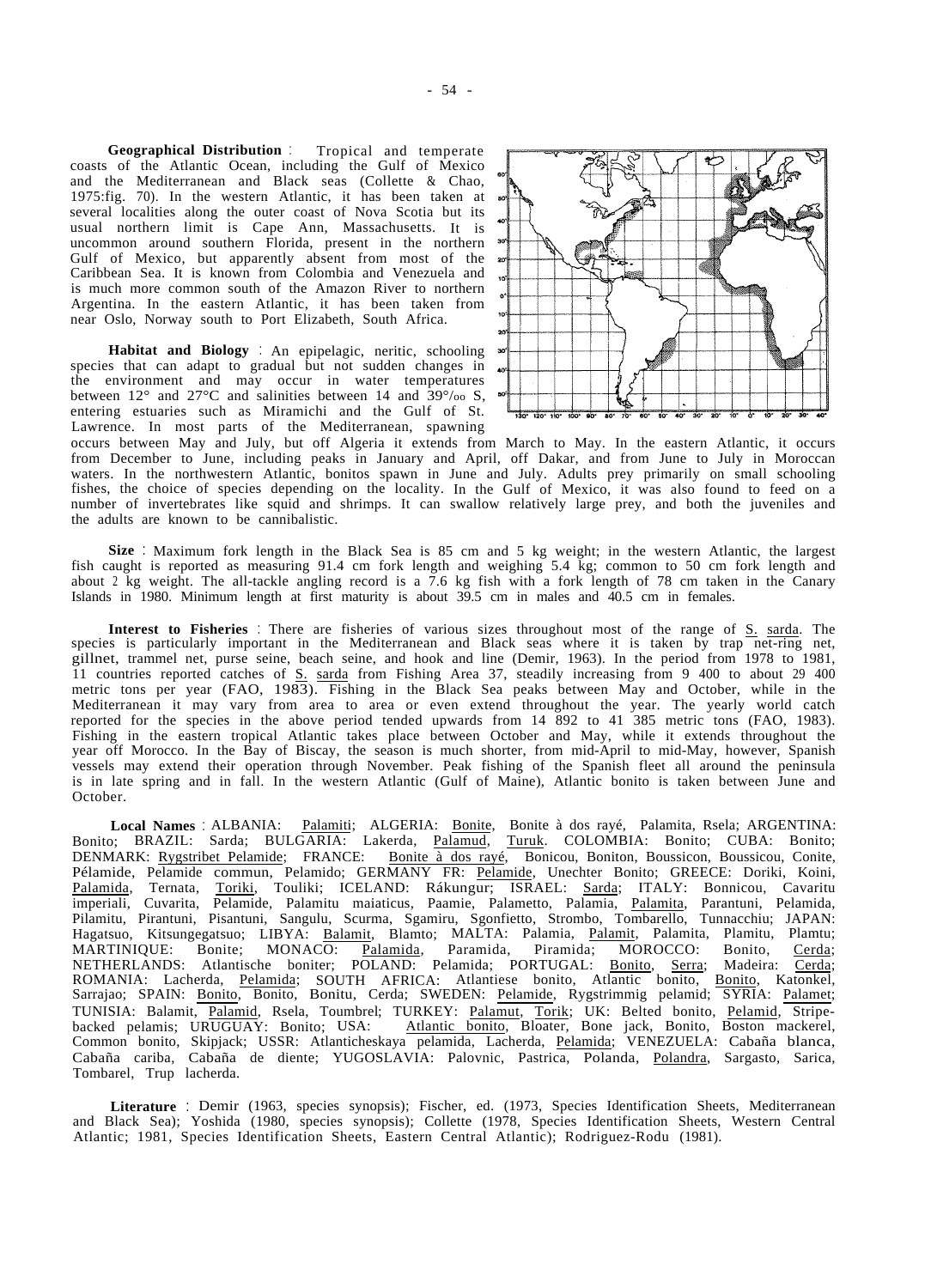**Example 1** SCOMBR Scom **1758** 

Genus with reference : Scomber Linnaeus, 1758:297. Type-species: Scomber scombrus Linnaeus, 1758, by subsequent selection of Gill, 1862.

**Diagnostic Features** : Body elongate and rounded. Snout pointed; front and hind margins of eye covered by an adipose eyelid; teeth in upper and lower jaws small and conical; teeth also present on vomer and palatine bones (roof of mouth); gillrakers shorter than gill filaments, barely visible through open mouth, 25 to 35 on lower limb of first arch. Two widely separated dorsal fins, the first with 8 to 13 spines; second dorsal and anal fins with 12 rays; anal spine fairly stiff and strong; 5 dorsal and 5 anal, finlets; interpelvic process small and single; pectoral fin short, with 18 to 21 rays. Entire body covered with rather small scales; scales behind head and around pectoral fins larger and more conspicuous than those covering rest of body, but no well developed corselet. Two small keels on each side of caudal peduncle (at base of caudal fin lobes), but no central keel between them. Swimbladder present or absent. Vertebrae 31. Last branchiostegal ray slightly flattened but not forming a wide plate. Colour: back steel-blue crossed by faint wavy lines; lower sides and belly silveryyellow unmarked or with numerous dusky, rounded blotches; no rows of spots along the back next to dorsal fin bases as in Rastrelliger.

interpelvic process 5 dorsal finlets no central keel 5 anal finlets

Pacific sardine. **Habitat and Biology** : The 3 species of the genus are primarily epipelagic and neritic, but the absence of a swimbladder permits S. scombrus to vary its depth rapidly. Although there is overlap in the occurrence, one species tends to dominate in a given geographical area. Except for stray individuals encountered in warmer and even tropical waters the genus Scomber seems to be basically confined to temperate water, being replaced by Rastrelliger towards the tropic-regions of the Indo-West Pacific. Schooling behaviour (by size) is strongly developed and begins in the postlarval and juvenile stages. Mixed schools may include i.e. jack mackerel and

Mackerels are plankton feeders filtering copepods and other crustaceans out of the water, but adults also prey on small fish and squids. Predators include large tunas, yellowtail, billfishes, sharks, dolphins, sea lions and pelicans. The larvae are cannibalistic up to the onset of schooling behaviour (Hunter & Kimbrell, 1980).

**Interest to Fisheries** : The genus by far dominates quantitatively the scombrid catches. In 1981, the world catch of Scomber was estimated at about 2.4 million metric tons (S. japonicus alone accounted for 1.76 million metric tons) as compared to some 1.65 million metric tons for all tunas (FAO, 1983). Japan and the USSR reported highest individual catches. Mackerels are most commonly caught with purse seines. Other gear retaining some relevance include lampara nets, set nets, gillnets, trolling lines, longlines, hand lines, midwater trawls, and beach seines. They are marketed fresh, frozen, canned, smoked and salted.

**Literature** : Matsui (1967).

**Scomber australasicus** Cuvier, 1831

Scomber australasicus Cuvier in Cuvier & Valenciennes, 1831, Histoire Naturelle des Poissons, 8:49 (King George's Sound, Western Australia).

**Synonymy** : Scomber tapeinocephalus Bleeker, 1854; Scomber antarcticus Castelnau, 1872; Pneumato-Takashima, 1958. phorus tapeinocephalus - Murakami & Hayano, 1956; Pneumatophorus japonicus tapeinocephalus - Abe &

SCOMBR Scom 3

adipose eyelid pelvic fin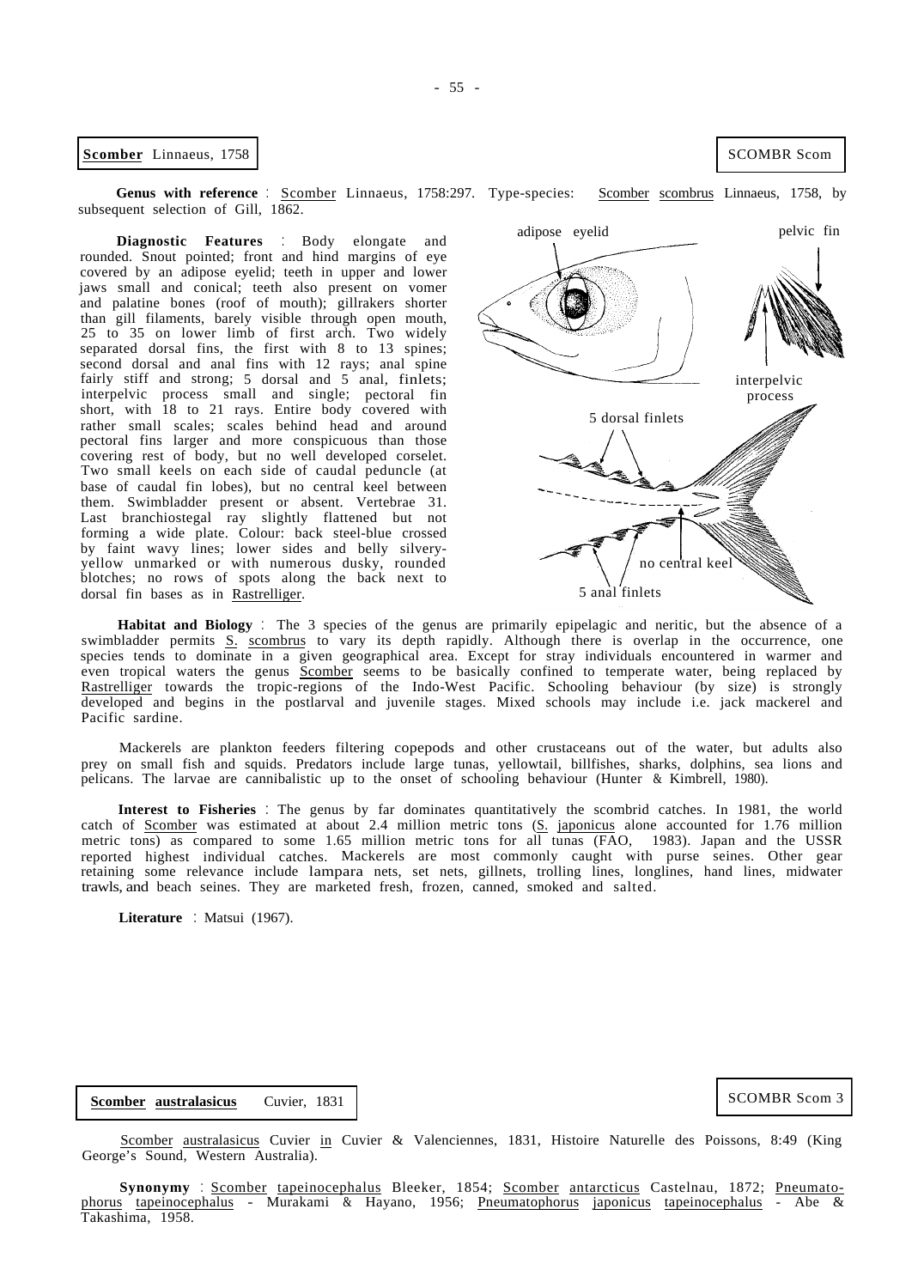

**FAO Names** : En - Spotted chub mackerel; Fr - Maquereau tacheté; Sp - Caballa pintoja.

**Diagnostic Features** : Palatine narrow, palatine teeth in single or double rows; when double, the rows are close and running into each other. First dorsal fin with 10 to 13 spines; space between first dorsal fin groove and second dorsal fin approximately equal to length of groove; distance from 10th spine to origin of second dorsal fin clearly greater than distance between first and 10th spine; anal fin origin clearly more posterior than that of second dorsal fin, approximately opposite 4th ray of second dorsal; anal fin spine independent from anal fin. Swimbladder present. Vertebrae 14 precaudal plus 17 caudal; first haemal spine posterior to first interneural process; 15 to 20 interneural bones under first dorsal fin. Colour: markings on back oblique lines which zigzag and undulate; belly pearly-white marked with thin, wavy, broken lines which in places appear as speckling.

**Geographical Distribution** : Western Pacific Ocean from Australia and New Zealand, north to China and Japan and east to the Hawaiian Islands but relatively rare in tropical waters. Also occurs at Socorro Island, off Mexico in the eastern Pacific Ocean.

**Habitat and Biology** : An epipelagic, neritic species, schooling by size. Its biology is little known.

**Size** : Maximum fork length is 40 cm, common to 30 cm.

**Interest to Fisheries** : Although there are important fisheries for this species in Japan, Australia, and New Zealand, no catch data identified as S. australasicus are reported by these countries. Some of the catch is probably reported as S. japonicus. In Australia, it is important in the southern part of the country, from southern Queensland southward to New South Wales, Victoria, and Tasmania, and westward to South Australia and Western Australia.



**Local Names** : AUSTRALIA: Slimy mackerel; JAPAN**:** Gomasaba, Marusaba; NEW ZEALAND: Blue mackerel, Japanese mackerel; USSR: Avstralijskaya skumbraya.

**Literature** : Abe & Takashima (1958); Fischer & Whitehead, eds (1974, Species Identification Sheets, Eastern Indian Ocean/Western Central Pacific).

**Remarks** : The name **Scomber australasicus** was used by Manacop (1958) for Rastrelliger faughni.

**Scomber japonicus** Houttuyn, 1782 | SCOMBR Scom 2

Scomber japonicus Houttuyn, 1782, Verh.Holl.Maatsch.Wet. Haarlem 20(2):331 (Japan).

Scornber saba Bleeker, 1854; Scomber janesaba Bleeker, 1854; Scomber dekayi Storer, 1855; Scomber diego Ayres, 1857;Pneumatophorus japonicus - Starks, 1922; Pneumatophorus colias - Starks, 1922; Pneumatophorus grex - Jordan & Hubbs, 1925; Pneumatophorus diego - Jordan & Hubbs, 1925; Pneumatophorus peruanus Jordan & japonicus colias - Padoa, 1956; Scomber peruanus - Fitch & Craig, 1964. **Synonymy** : Scomber colias Gmelin, 1789; Scomber pneumatophorus Delaroche, 1809; Scomber macrophthalmus Rafinesque, 1810a; Scomber grex Mitchill, 1815; Scomber capensis Cuvierin in Cuvier & Valenciennes, 1831; Scomber maculatus Couch, 1832; Scomber undulatus Swainson, 1839; Scomber gracilis Swainson, 1839; Hubbs, 1925; Scomber gigas Fowler, 1935; Pneumatophorus japonicus marplatensis López, 1955; Scomber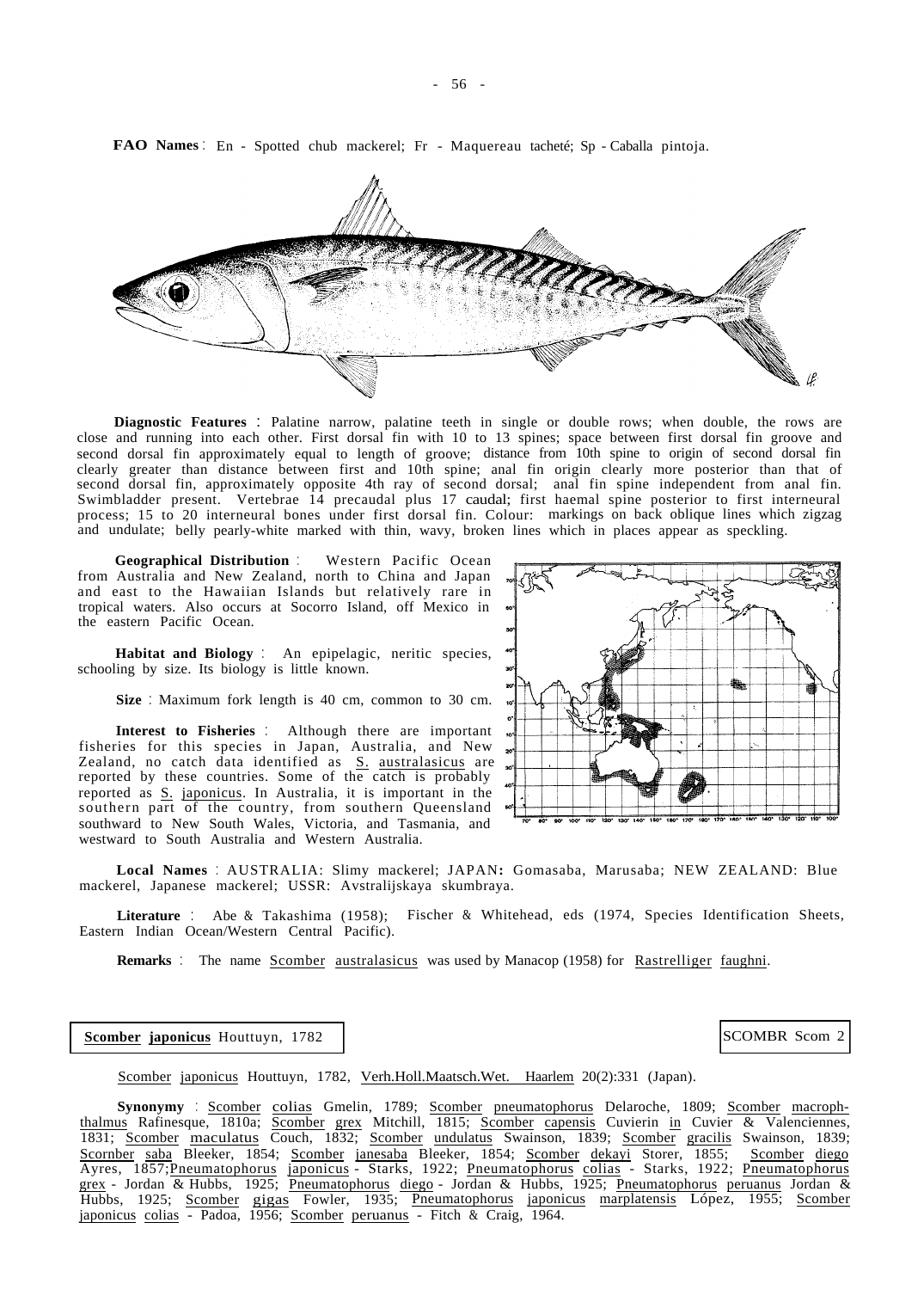**Diagnostic Features** : Palatine bone (on roof of mouth) narrow, palatine teeth in single or double rows, when double, rows close and running into each other. First dorsal fin with 9 or 10 spines; space between first and second dorsal fin less than first dorsal fin base; anal fin origin opposite that of second dorsal fin or somewhat more posterior; anal fin spine conspicuous, clearly separated from anal rays but joined to them by a membrane. Swimbladder present. Vertebrae 14 precaudal plus 17 caudal; first haemal spine posterior to first interneural process; 12 to 15 interneural bones under first dorsal fin. Colour: back with oblique lines which zigzag and undulate; belly unmarked (Pacific populations) or marked by spotting or wavy broken lines (Atlantic populations).

**Geographical Distribution** : Cosmopolitan, inhabiting the warm and temperate transition waters of the Atlantic, Indian, and Pacific oceans and adjacent seas.

**Habitat and Biology** : A primarily coastal pelagic species, to a lesser extent epipelagic or mesopelagic over the continental slope, occurring from the surface to about 250 or 300 m depth. Seasonal migrations may be very extended, the fish in the northern hemisphere moving further northward with increased summer temperatures, and southwards for overwintering and spawning. The reverse pattern generally applies to populations in the southern hemisphere. Schooling by size is well developed and initiates at approximately 3 cm. Schools of adults are the most compact and



structured. Multispecies schooling in the Northeastern Pacific may occur with eastern Pacific bonito (Sarda chiliensis), jack mackerel (Trachurus symmetricus), and Pacific sardine (Sardinops sagax).

Spawning most often occurs at water temperatures of 15° to 20° C, which results in different spawning seasons by regions, for example: off Peru, from January through May and in September; off northeastern Japan, from April to August with a peak in May, but initiating in March further south; off California and Baja California, from March through October with peaks between April and August. Spawning occurs in several batches of about 250 to 300 eggs per g of fish with the total number of eggs per female ranging from approximately 100 000 to 400 000.

The chub mackerel is believed to be in food competition with the species it schools with, such as the eastern Pacific bonito, the jack mackerel and others. Its feeding is opportunistic and non-selective, the diet of adults ranging from copepods and other crustaceans to fish and squid. Its predators include tunas, billfishes, white seabass (Cynoscion nobilis), yellowtail (Seriola lalandi) and other fishes, as well as sea lions, sharks and pelicans.

**Size** : Maximum fork length 50 cm, common to 30 cm (a fish of 47.6 cm fork length weighed 1.1 kg).

**Interest to Fisheries** : In 6 out of 11 FA0 Fishing Areas (34, 41, 47, 61, 77 and 87) chub mackerel supports were captured in the last few years. The nominal world catch decreased steadily after the record year 1978, important commercial fisheries. Forty countries have been reporting catches of S. japonicus between 1978 and 1981. The most prominent catches are generated in Fishing Area 61, where they fluctuate between 1.3 and 2.2 million metric tons, most of which are taken by Japanese vessels. In Fishing Area 34, yearly catches often exceeded 100 000 metric tons, while in each of Areas 41, 47, 87, and 77, more than 10 000 metric tons per annum

<span id="page-8-0"></span>**FAO Names**: En - Chub mackerel; Fr - Maquereau espagnol; Sp - Estornino.